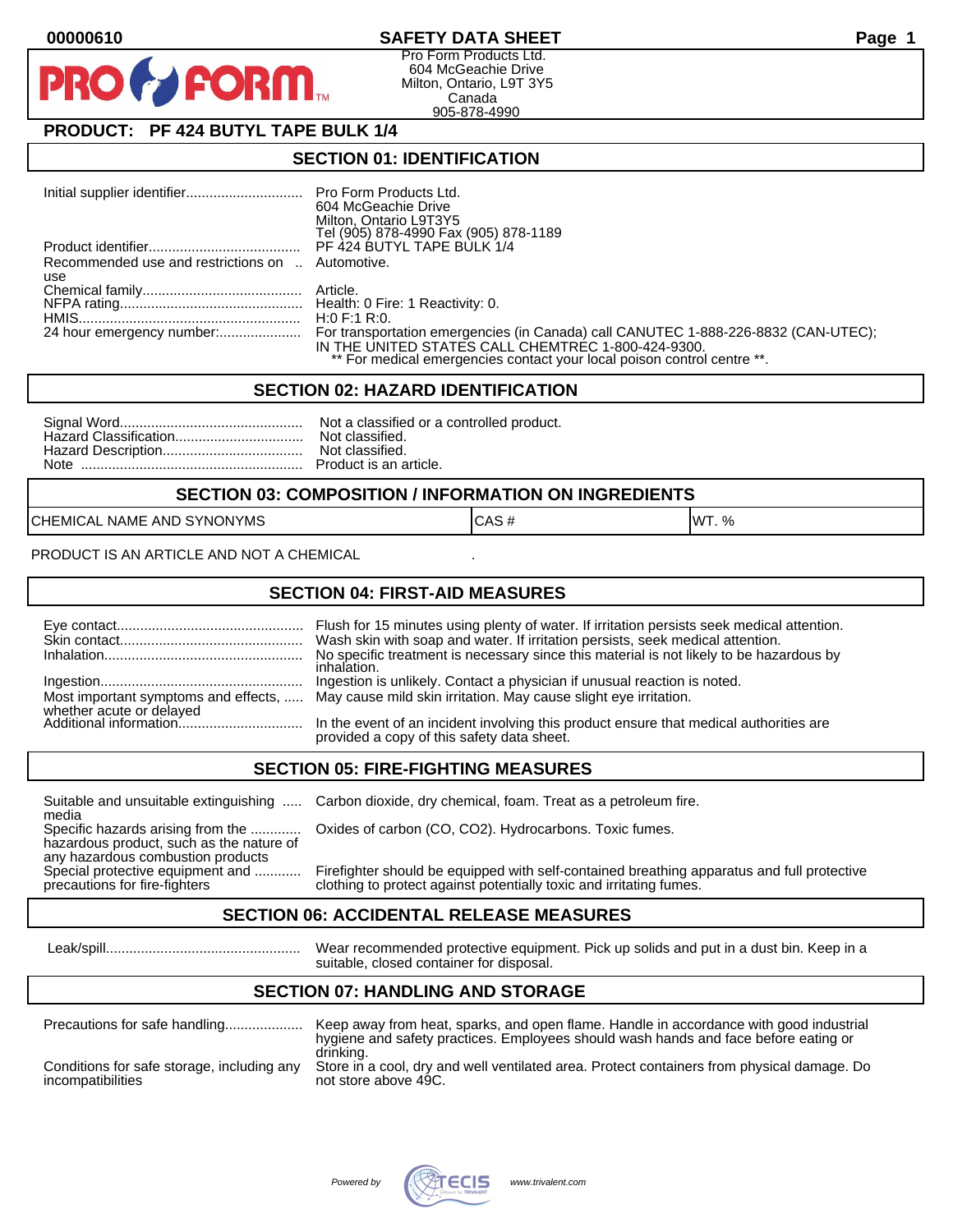# **PRODUCT: PF 424 BUTYL TAPE BULK 1/4**

# **SECTION 08: EXPOSURE CONTROLS / PERSONAL PROTECTION**

| INGREDIENTS                      | TWA | <b>ACGIH TLV</b><br>STEL                                 | PEL | <b>OSHA PEL</b><br>STEL                                                                                                                                                                                                          | <b>NIOSH</b><br>IREL |
|----------------------------------|-----|----------------------------------------------------------|-----|----------------------------------------------------------------------------------------------------------------------------------------------------------------------------------------------------------------------------------|----------------------|
|                                  |     | None required under normal use. Avoid breathing vapours. |     | Where contact with this material is possible, eye protection is recommended. May cause<br>eye irritation after repeated or prolonged contact.<br>Use of proper hygiene practices in the workplace is recommended. May cause skin |                      |
|                                  |     | irritation after repeated or prolonged contact.          |     |                                                                                                                                                                                                                                  |                      |
|                                  |     | repeated or prolonged contact.                           |     | Wear long sleeves and trousers to prevent dermal exposure. May cause skin irritation after                                                                                                                                       |                      |
|                                  |     |                                                          |     | Safety boots per local regulations.<br>Educate and train employees on the safe use and handling of the product. Employees                                                                                                        |                      |
| Appropriate engineering controls |     |                                                          |     | should wash their hands and face before eating, drinking, or using tobacco products.<br>Good general ventilation should be sufficient to control airborne levels.                                                                |                      |

# **SECTION 09: PHYSICAL AND CHEMICAL PROPERTIES**

| Not applicable.<br>Vapour pressure (mm Hg)<br>Not applicable.<br>Vapour density (air=1)<br>Relative Density (Specific Gravity)<br>$-1.3.$<br>Melting / Freezing point (deg C)<br>Initial boiling point / boiling range (deg C).<br>$>232$ COC.<br>Flash point (deg C), method<br>Auto ignition temperature (deg C)<br>Upper flammable limit (% vol)<br>Lower flammable limit (% vol)<br>No Data.<br>Partition coefficient - n-octanol/water<br>No data.<br>No data. | Not applicable.<br>Not applicable.<br>Not applicable.<br>Not applicable.<br>Not applicable.<br>Not applicable.<br>Not applicable.<br>Not applicable.<br>Non volatile. |
|---------------------------------------------------------------------------------------------------------------------------------------------------------------------------------------------------------------------------------------------------------------------------------------------------------------------------------------------------------------------------------------------------------------------------------------------------------------------|-----------------------------------------------------------------------------------------------------------------------------------------------------------------------|
|---------------------------------------------------------------------------------------------------------------------------------------------------------------------------------------------------------------------------------------------------------------------------------------------------------------------------------------------------------------------------------------------------------------------------------------------------------------------|-----------------------------------------------------------------------------------------------------------------------------------------------------------------------|

# **SECTION 10: STABILITY AND REACTIVITY**

|                                                                           | Stable at normal temperatures and pressures.<br>Avoid heat, sparks and flames. Hazardous poly |
|---------------------------------------------------------------------------|-----------------------------------------------------------------------------------------------|
|                                                                           | Possibility of hazardous reactions Will not occur under normal temperature and pr             |
| Conditions to avoid, including static  Incompatible with strong solvents. |                                                                                               |
| discharge, shock or vibration                                             |                                                                                               |
|                                                                           | Hazardous decomposition products Decomposition may produce fumes. smoke. oxi                  |

Reactivity .................................................. Avoid heat, sparks and flames. Hazardous polymerization will not occur. Possibility of hazardous reactions............. Will not occur under normal temperature and pressure. Incompatible with strong solvents.

Decomposition may produce fumes, smoke, oxides of carbon and hydrocarbons.

### **SECTION 11: TOXICOLOGICAL INFORMATION**

| <b>INGREDIENTS</b>          |                                                                                                      | LC50                                                                                                                                                                                                                                                                                                                                                       | LD50 |
|-----------------------------|------------------------------------------------------------------------------------------------------|------------------------------------------------------------------------------------------------------------------------------------------------------------------------------------------------------------------------------------------------------------------------------------------------------------------------------------------------------------|------|
| Effects of chronic exposure | Not expected to pose any hazards.<br>May cause slight eye and slight skin irritation.<br>carcinogen. | Prolonged or repeated contact may cause eye and skin irritation.<br>Carbon black has been shown to cause cancer in laboratory animals. The relevance of this<br>finding to humans is uncertain. It is listed as a carcinogen by the International Agency for<br>Research on Cancer (IARC). . Quartz (Crystalline Silica) is listed by IARC in Group 1 as a |      |
|                             | None.                                                                                                |                                                                                                                                                                                                                                                                                                                                                            |      |
|                             |                                                                                                      |                                                                                                                                                                                                                                                                                                                                                            |      |

# **SECTION 12: ECOLOGICAL INFORMATION**

Persistence and degradability................... Not available.